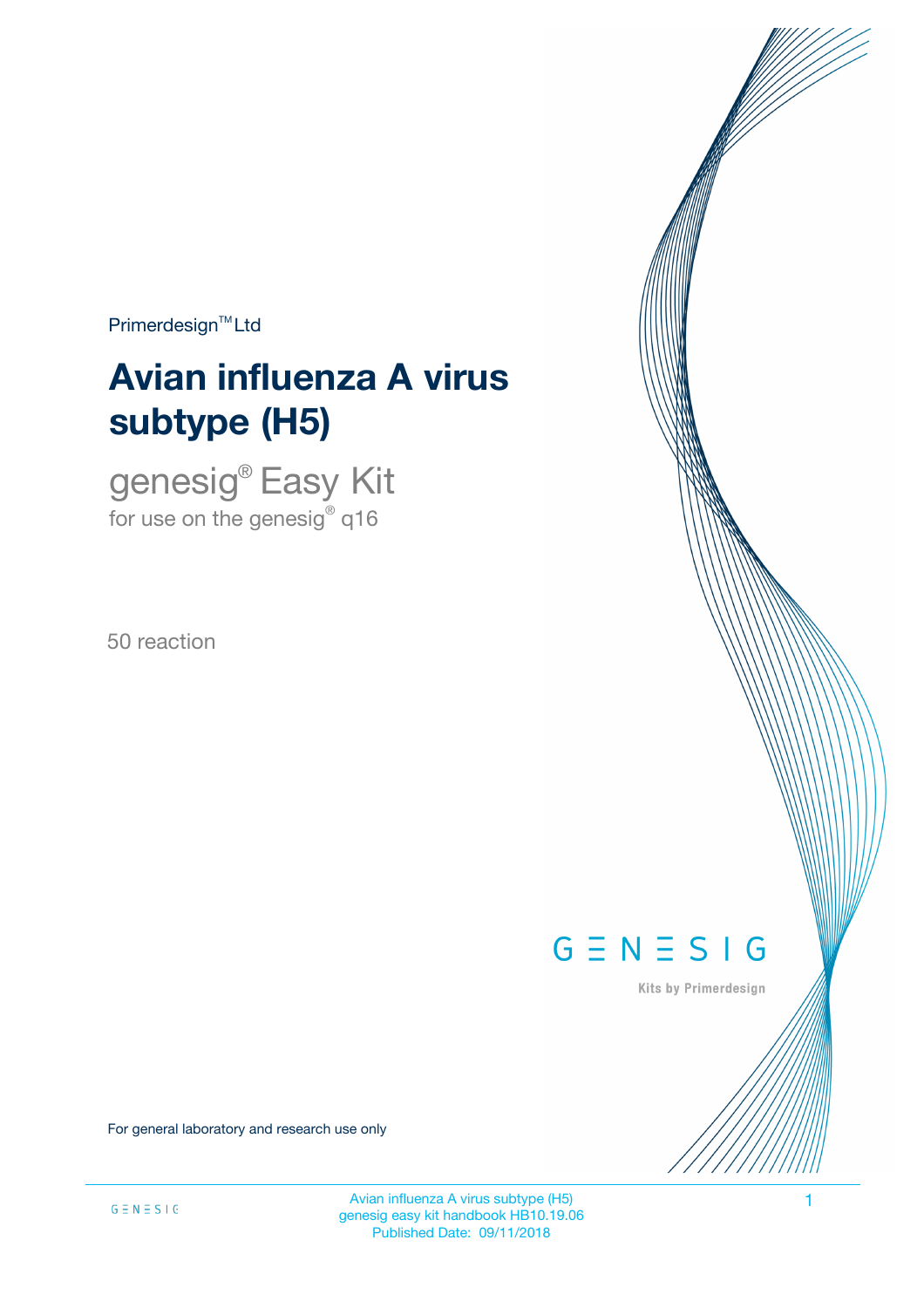## genesig® Easy: at a glance guide

#### **For each RNA test**

| Component                | <b>Volume</b>  | Lab-in-a-box pipette |  |
|--------------------------|----------------|----------------------|--|
| H5 primer/probe mix      | 5 <sub>µ</sub> |                      |  |
| Your RNA sample          | 5 <sub>µ</sub> |                      |  |
| oasig OneStep Master Mix | 10 µl          |                      |  |

#### **For each positive control**

| Component                 | Volume         | Lab-in-a-box pipette |  |
|---------------------------|----------------|----------------------|--|
| H5 primer/probe mix       | 5 <sub>µ</sub> |                      |  |
| Positive control template | 5 <sub>µ</sub> |                      |  |
| oasig OneStep Master Mix  | 10 µl          |                      |  |

#### **For each negative control**

| Component                | Volume         | Lab-in-a-box pipette |   |
|--------------------------|----------------|----------------------|---|
| H5 primer/probe mix      | 5 <sub>µ</sub> |                      |   |
| <b>Water</b>             | 5 <sub>µ</sub> |                      | - |
| oasig OneStep Master Mix | 10 µl          |                      |   |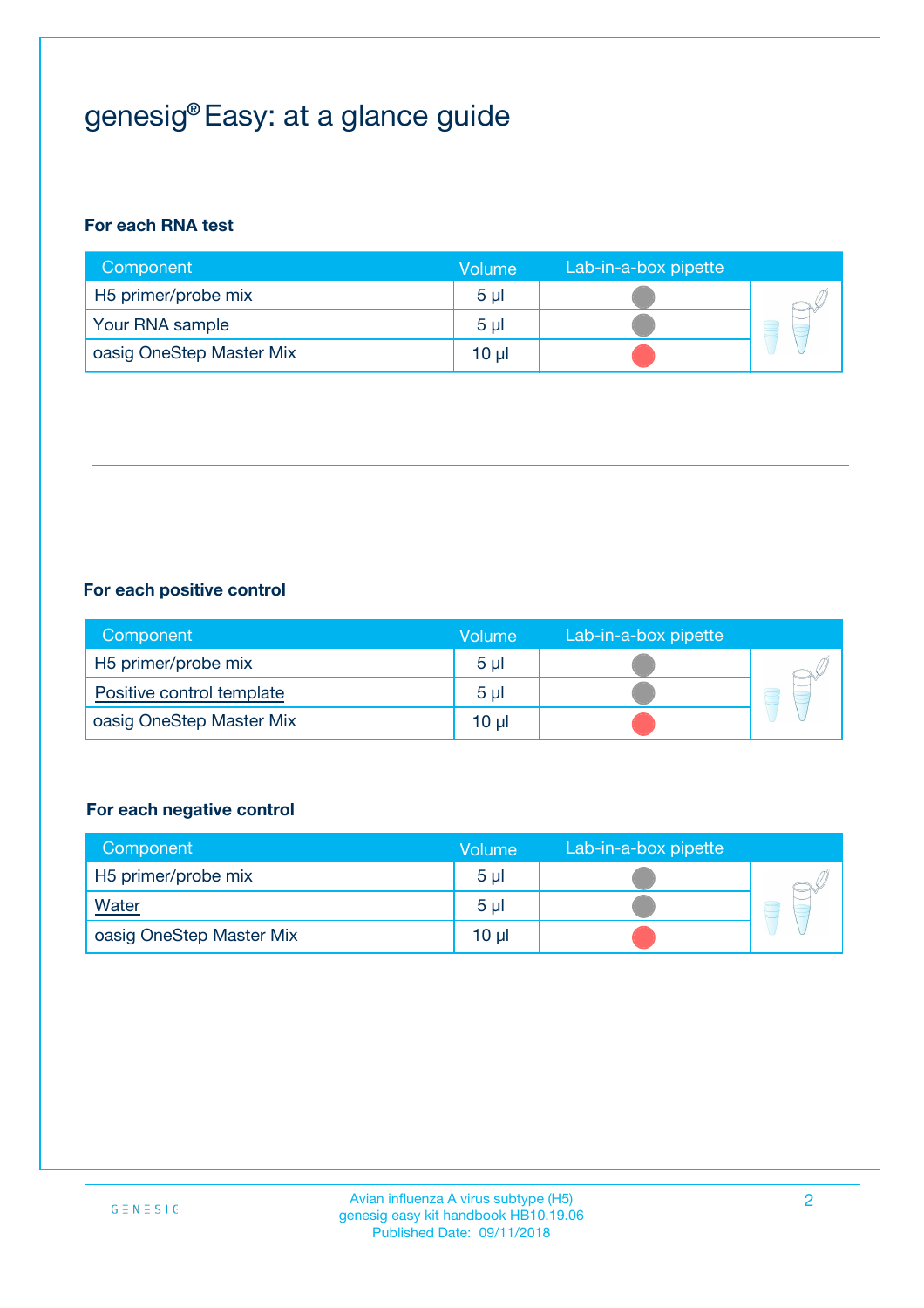### Kit Contents



### Reagents and equipment to be supplied by the user

#### **genesig® q16 instrument**

#### **genesig® Easy Extraction Kit**

This kit is designed to work well with all processes that yield high quality RNA and DNA but the genesig Easy extraction method is recommended for ease of use.

#### **genesig® Lab-In-A-Box**

The genesig Lab-In-A-Box contains all of the pipettes, tips and racks that you will need to use a genesig Easy kit. Alternatively if you already have these components and equipment these can be used instead.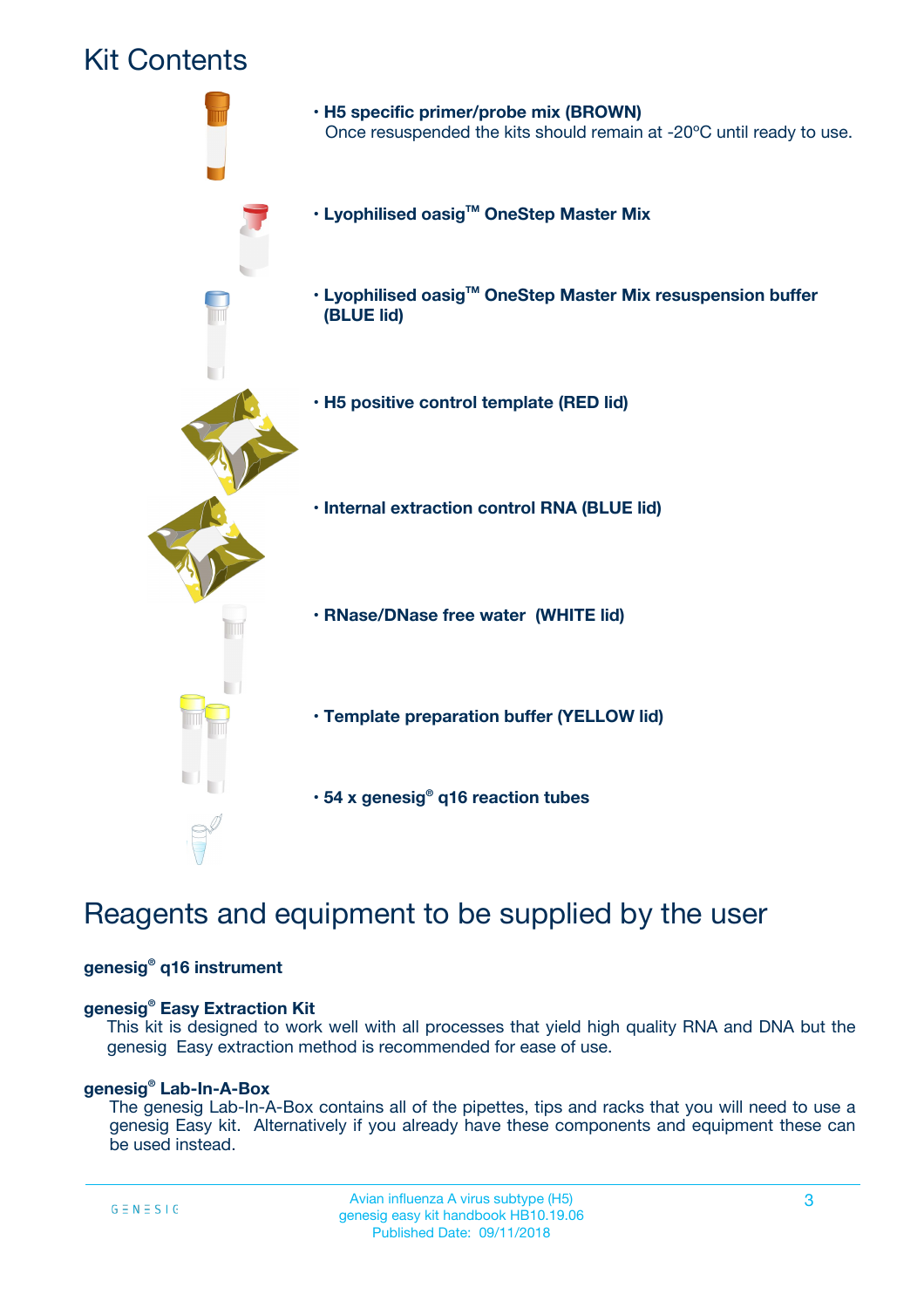## Step-by-step guide

### 1. Resuspend the test components



Use the blue pipette to transfer 500µ**l\*** of the oasig OneStep Master Mix resuspension buffer into the tube of lyophilised oasig OneStep Master Mix and mix well by gently swirling.

**\***Transfering 525µl of the oasig OneStep Master Mix resuspension buffer to your oasig OneStep Master Mix (instead of the 500µl recommended above) will enable you to take full advantage of the 50 reactions by accounting for volume losses during pipetting. In order to do so with the genesig Easy fixed volume pipettes use 1x blue, 2x red and 1x grey pipettes to make the total volume. Please be assured that this will not adversely affect the efficiency of the test.



Then use the blue pipette to transfer 500µl of water into the brown tube labelled H5 primers/probe. Cap and shake tube to mix. A thorough shake is essential to ensure that all components are resuspended. **Failure to mix well can produce poor kit performance.**

These components are now ready to use.

Store them in the freezer from hereon.

#### Top tip

- Ensure that the primer/probe mix is mixed thoroughly before each use by shaking.
- Once resuspended do not expose genesig Easy kit to temperatures above -20°C for longer than 30 minutes at a time.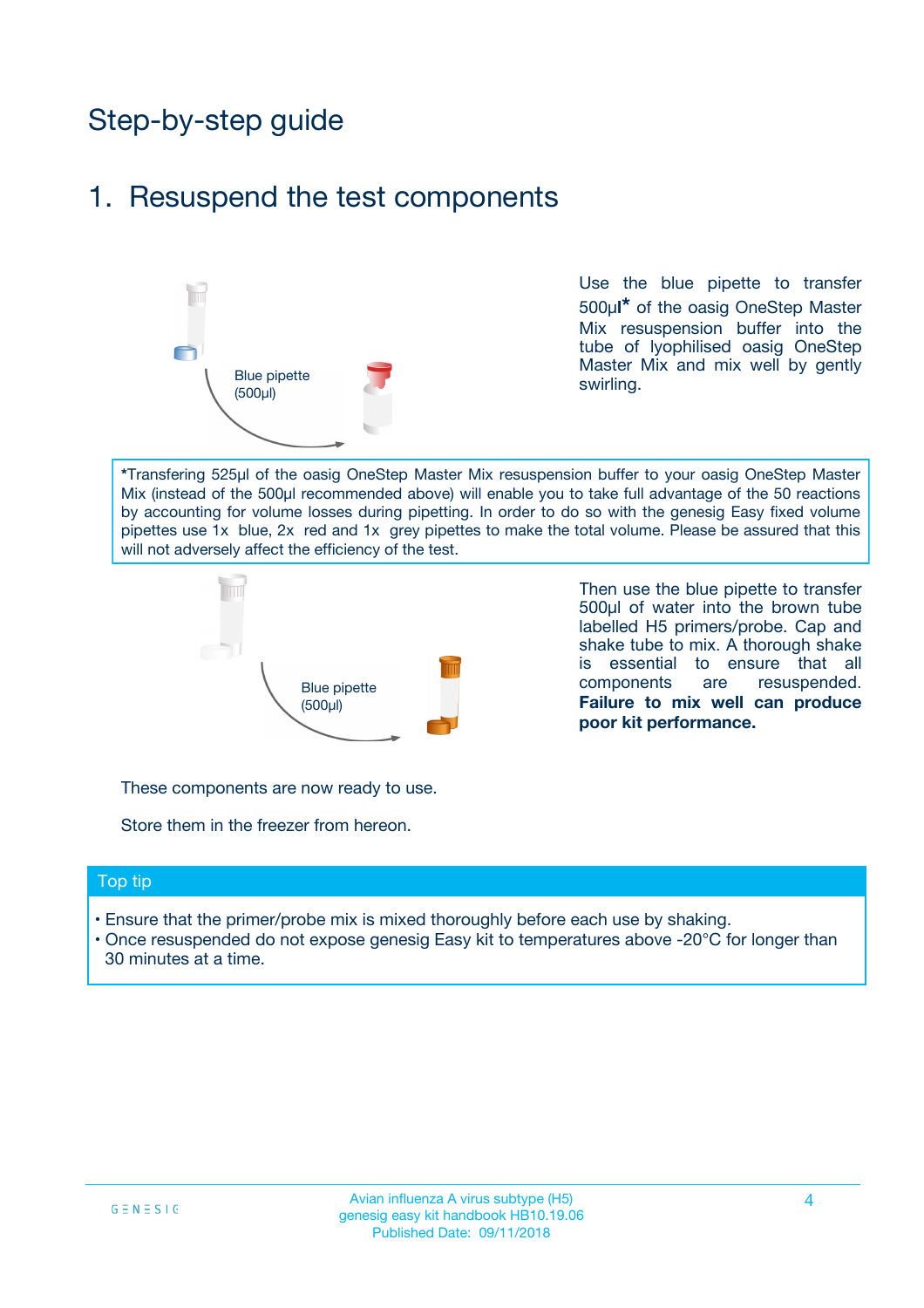## 2. Internal extraction control



Use the blue pipette to transfer 1000µl (2 x 500µl) of template preparation buffer into the Internal Extraction Control RNA tube. Cap and shake tube to mix.

Your kit contains Internal Extraction Control RNA. This is added to your biological sample at the beginning of the RNA extraction process. It is extracted along with the RNA from your target of interest. The q16 will detect the presence of this Internal Extraction Control RNA at the same time as your target. This is the ideal way to show that your RNA extraction process has been successful.

#### **If you are using an alternative extraction kit:**

Use the red pipette to transfer 10µl of Internal Extraction Control RNA to your sample **after** the lysis buffer has been added then follow the rest of the extraction protocol.

#### **If using samples that have already been extracted:**

Use the grey pipette to transfer 5µl of Internal Extraction Control RNA to your extracted sample.

### 3. Add primer/probe mix to all reaction tubes





For every reaction to be run, use the grey pipette to add 5µl of your H5 primers/probe mix to every tube.

#### Top tip

- Always pipette the primer/probe mix directly into the bottom of the tube.
- You can label the tube lids to aid your reaction setup but avoid labelling tube sides.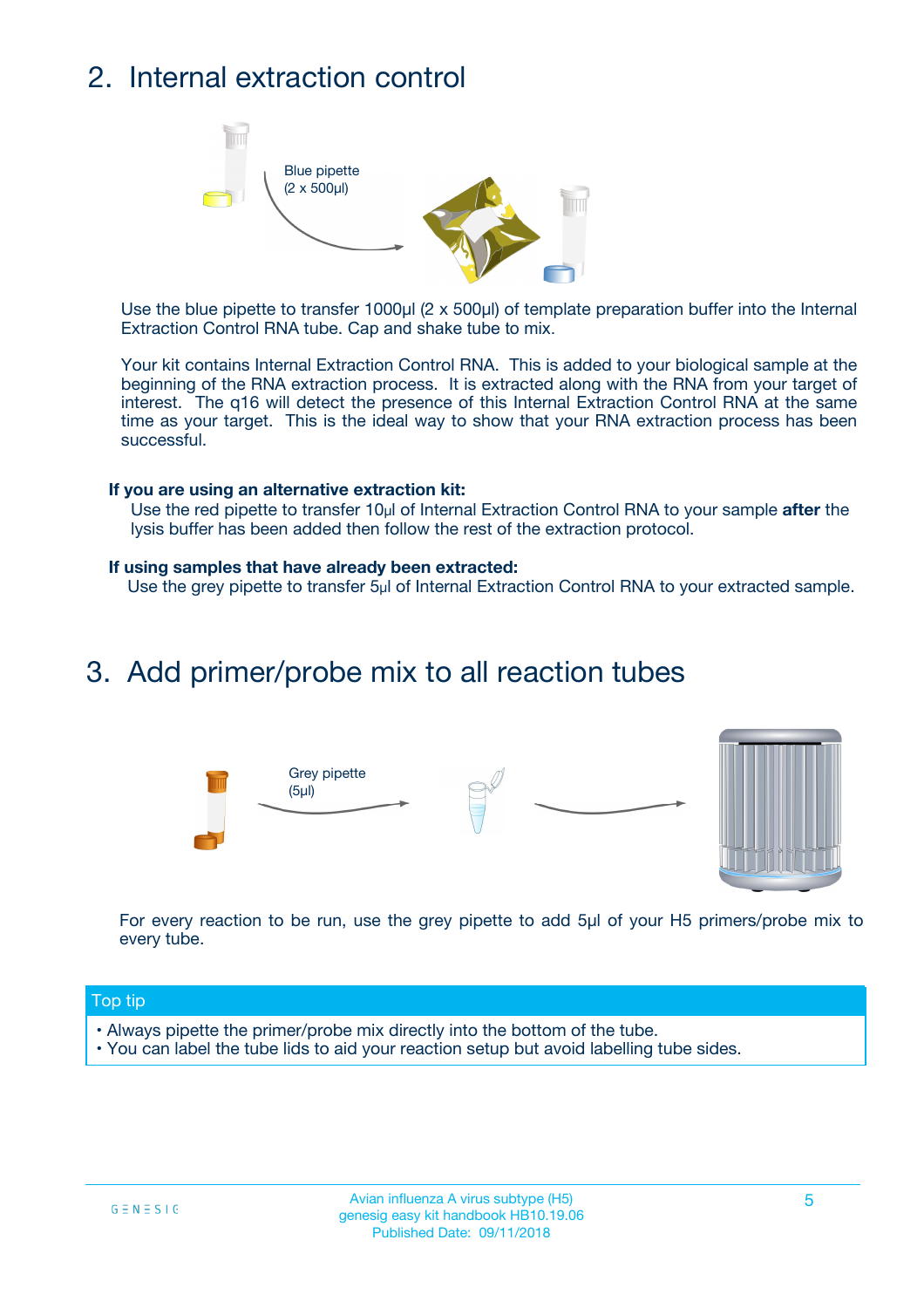## 4. Add Master Mix to all reaction tubes



For every reaction to be run, use the red pipette to add 10µl of the oasig OneStep Master Mix to the tubes containing primer/probe mix.

Move swiftly to begin your q16 run, as any delay after the oasig OneStep Master Mix has been added can effect the sensitivity of your test.

#### Top tip

**•** Always add the oasig OneStep Master Mix to the side of the tube to reduce the introduction of bubbles.

### 5. Negative control



For each test you will require a negative control. Instead of RNA water is used. This sample should typically prove negative thus proving that all of your positive samples really are positive.

To create a negative control reaction simply use the grey pipette to add 5µl of the water to the required reaction tubes. Close these tubes after adding the water.

Because some genesig kit targets are common in the environment you may occasionally see a "late" signal in the negative control. The q16 software will take this into account accordingly.

#### Top tip

**•** Always add the water to the side of the tube to reduce the introduction of bubbles.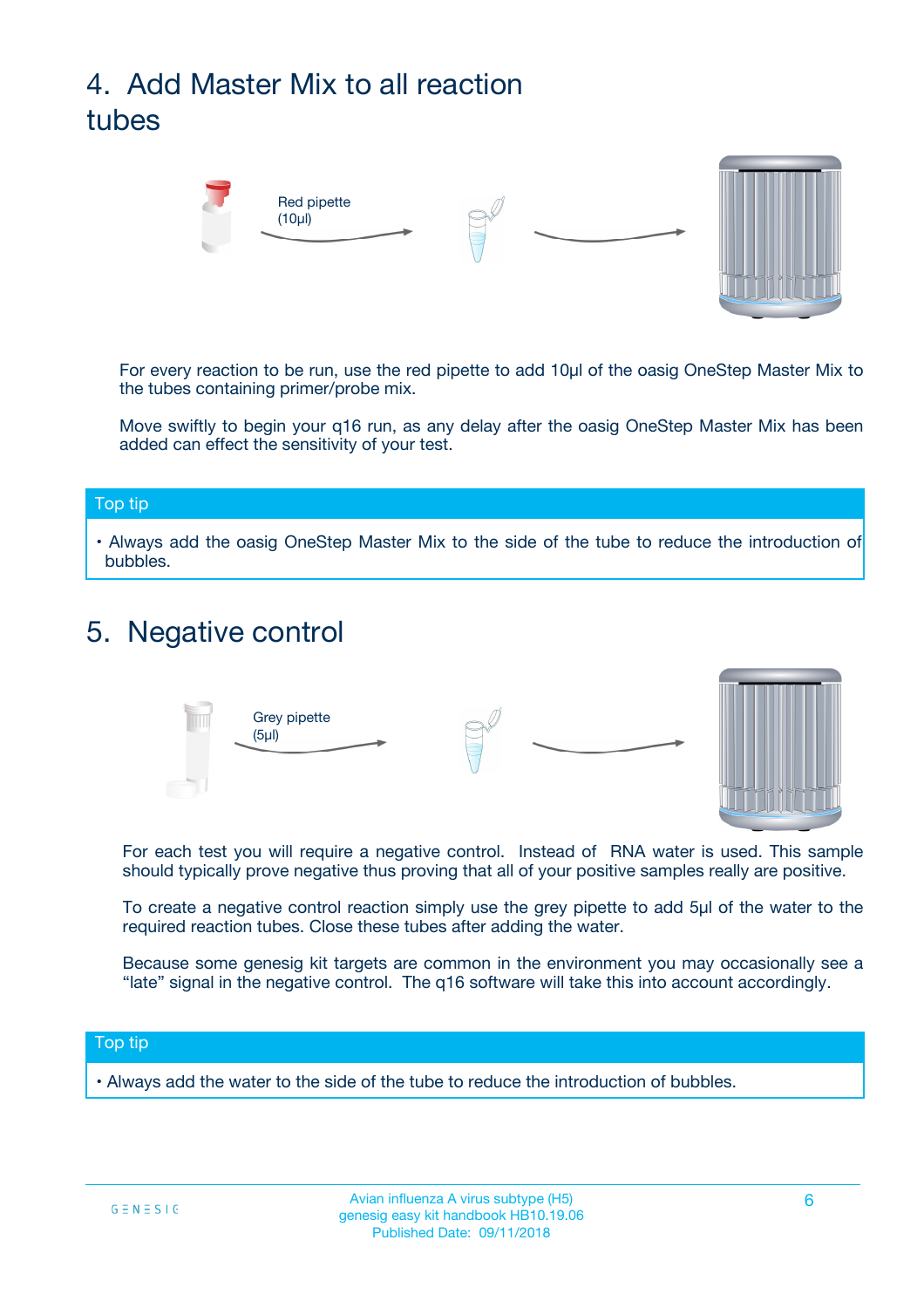## 6. Set up a test





For each sample you wish to analyse, use the grey pipette to add 5µl of your RNA sample to the required reaction tubes. Close these tubes after adding the sample. Always change pipette tips between samples.

#### Top tip

**•** Always add the RNA sample to the side of the tube to reduce the introduction of bubbles.

## 7. Positive control



Use the blue pipette to transfer 500µl of template preparation buffer into the positive control template tube. Cap and shake tube to mix.

Each time you run a test you will require a positive control. This is a small portion of RNA from your target of interest. It serves two purposes:

1. It will always test positive so it shows that everything is working as it should be.

2. The q16 software knows how much RNA is present in the positive control. So it can automatically compare your sample of interest with the positive control to calculate the amount of target RNA in your sample.

To create a positive control reaction simply use 5µl of the positive control instead of your RNA sample.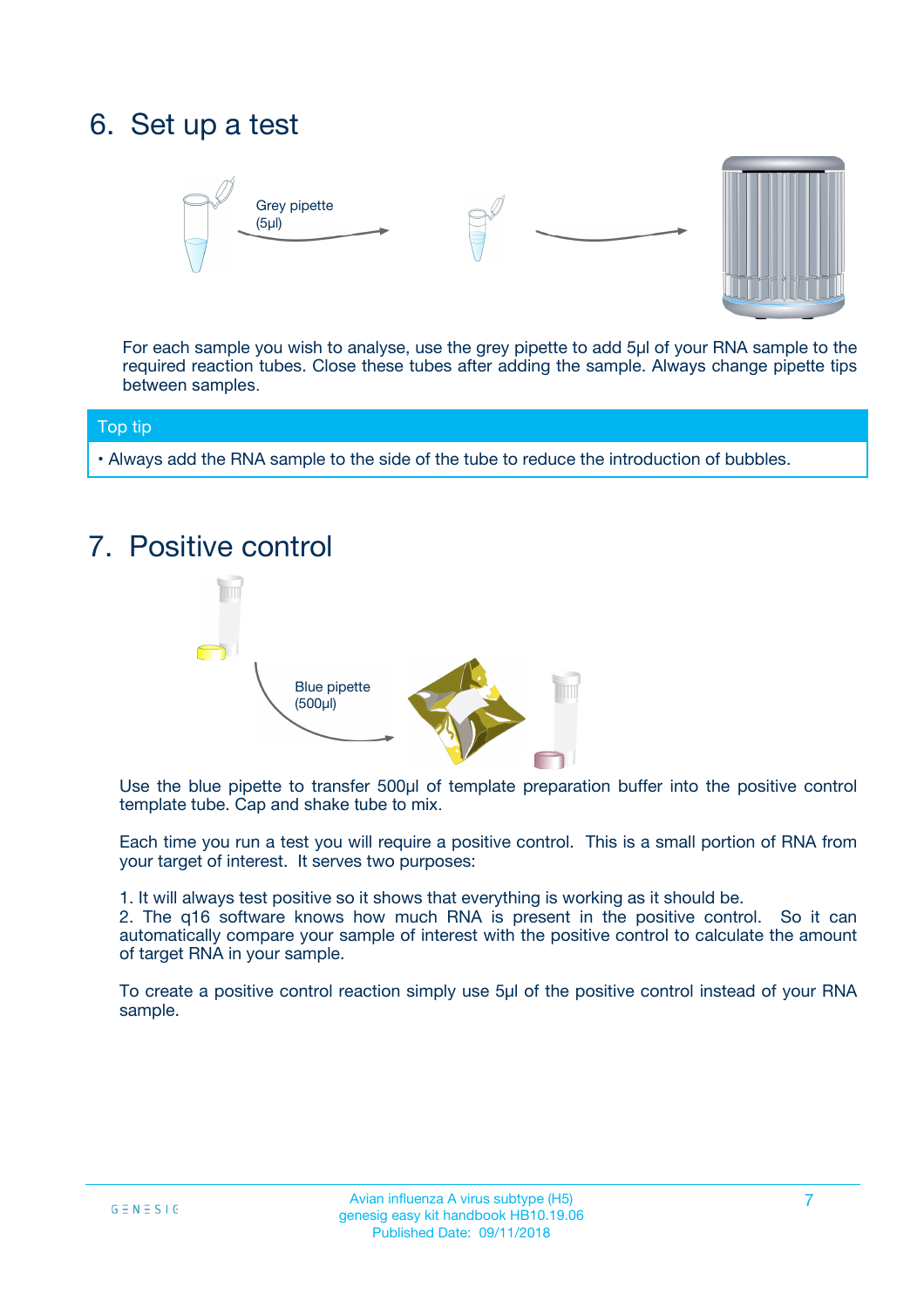



Take great care when setting up your positive control. The positive control template has the potential to give you a false positive signal in your other samples. Set positive controls up last after all other sample tubes are closed. Always change pipette tips between samples. You may even choose to set up positive controls in a separate room.

#### Top tip

**•** Always add the positive control template to the side of the tube to reduce the introduction of bubbles.

### 8. Running the test

Place the tubes into the correct positions in your q16 as defined by the software, this may include positioning of empty tubes to ensure that the q16 lid is balanced. The run can then be started.

|                      | genesig q16 PCR software - 1.2                                                    |                                            |                         |                                 | $= 0$<br>$\Sigma\!3$         |
|----------------------|-----------------------------------------------------------------------------------|--------------------------------------------|-------------------------|---------------------------------|------------------------------|
|                      | Unsaved (New Experiment 2<br>$\overline{\phantom{a}}$<br><b>Open Experiments:</b> | <b>E</b> Open<br><b>Save</b><br>$\Box$ New | Save As                 | <b>C</b> Close<br>Configuration | $G \equiv N \equiv S \mid G$ |
| <b>Stages:</b>       | Setup<br><b>Results</b>                                                           |                                            |                         |                                 |                              |
| <b>Notes</b>         |                                                                                   | <b>Samples</b>                             |                         | <b>Tests</b>                    |                              |
|                      | <b>Name and Details</b>                                                           | Color<br>Name                              | Note                    | Color<br>Name                   | Note                         |
|                      | New Experiment 2017-10-26 11:06                                                   | Sample 1                                   | 4                       | Test 1                          | 4                            |
|                      | Kit type: genesig® Easy Target Detection kit                                      | Sample 2                                   |                         |                                 |                              |
|                      | Instrument Id.:                                                                   | Sample 3                                   | $\equiv$                |                                 | $\equiv$                     |
|                      | <b>Run Completion Time:</b>                                                       | Sample 4                                   |                         |                                 |                              |
| <b>Notes</b>         | $\blacktriangle$                                                                  | Sample 5                                   | ♦                       |                                 | 傦                            |
|                      | $\overline{\mathbf{v}}$                                                           |                                            | ÷                       |                                 | ⊕                            |
| <b>Well Contents</b> |                                                                                   |                                            |                         | Run                             |                              |
| Pos.                 | Test                                                                              | Sample                                     |                         | <b>Run Status</b>               |                              |
| $\blacktriangleleft$ | Test 1                                                                            | Negative Control                           | $\blacktriangle$        |                                 |                              |
| $\overline{2}$       | Test 1                                                                            | Positive Control                           |                         |                                 |                              |
| 3                    | Test 1                                                                            | Sample 1                                   |                         | Show full log                   |                              |
| $\overline{4}$       | Test 1                                                                            | Sample 2                                   |                         |                                 |                              |
| 5                    | Test 1                                                                            | Sample 3                                   |                         | <b>Run Control</b>              |                              |
| 6                    | Test 1                                                                            | Sample 4                                   |                         |                                 |                              |
| $\overline{7}$       | Test 1                                                                            | Sample 5                                   |                         |                                 |                              |
| 8                    |                                                                                   |                                            |                         | Abort Run                       | $\triangleright$ Start Run   |
| Lo.                  | <b>INN FURTY TURE TO BUILDING UP.</b>                                             |                                            | $\overline{\mathbf{v}}$ |                                 |                              |

#### Top tip

- Before loading tubes into the q16, check for bubbles! Flick the bottom of the tubes to remove any bubbles that may have formed during the test setup.
- Apply centrifugal force with a sharp wrist action to ensure all solution is at the bottom of the reaction tube.
- When repeating a test you can use a previous file as a template by clicking 'open' then selecting File name > Files of Type > Experiment file as template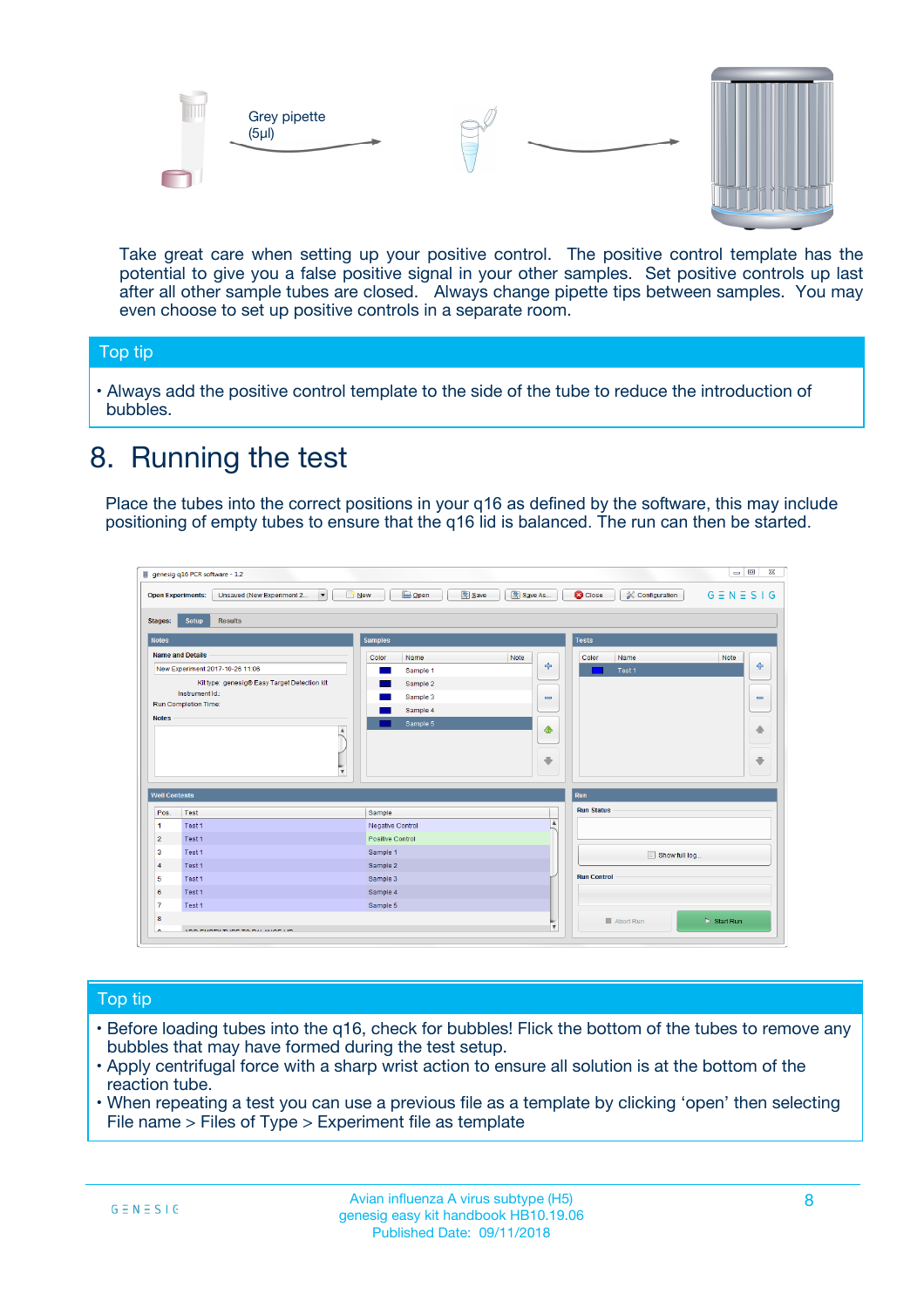### What do my results mean?

Analysis of your data is carried out automatically by the genesig q16. The following information is designed to help you fully understand a result or to troubleshoot:

### "Positive"

#### **Explanation**

Your sample has produced a positive result. Your target of interest is present and you can use the reported quantity.

### "Negative"

#### **Explanation**

Your sample has produced a negative result. The target is not present in your sample.

### "Test contaminated"

#### **Explanation**

The Negative Control should be completely free of any DNA/RNA. If you see this error message it means that at some point during the setup, the Negative Control has been contaminated with DNA/RNA and has given a positive signal. This contamination has invalidated the test. The Positive Control and your test samples are both possible sources of contaminating DNA/RNA. The genesig q16 reaction tubes from previous runs will also contain very high amounts of DNA so it is important that these are carefully disposed of after the run is completed and NEVER OPENED. It may be the case that your kits have become contaminated which will lead to the same problem occurring repeatedly.

#### **Solutions**

1. Clean your working area using a commercial DNA remover solution to ensure the area is DNA free at the start of your run and re-run the test.

2. If the problem persists then the kit has become contaminated and it will have to be discarded and replaced with a new kit. When you open the new kit, run a simple test to show that changing the kit has solved the problem. Prepare a test which includes only the Positive Control, the Negative Control and one 'mock sample'. For the 'mock sample' add water instead of any sample RNA. The result for the Negative Control and the mock sample should be negative indicating that contamination is no longer present.

#### **Preventive action**

An ideal lab set-up has a 'Clean area' where the test reagents are prepared and a 'sample area' where DNA/RNA samples and the Positive Control template are handled. The best workflow involves setting up all the test components (excluding the positive control template) in the clean area and then moving the tests to the sample area for sample and Positive Control addition. If this method is followed then the kit components are always kept away from possible sources of contamination. For extra security the Negative Control can be completely prepared and sealed in the clean area. All work areas should be decontaminated regularly with DNA remover.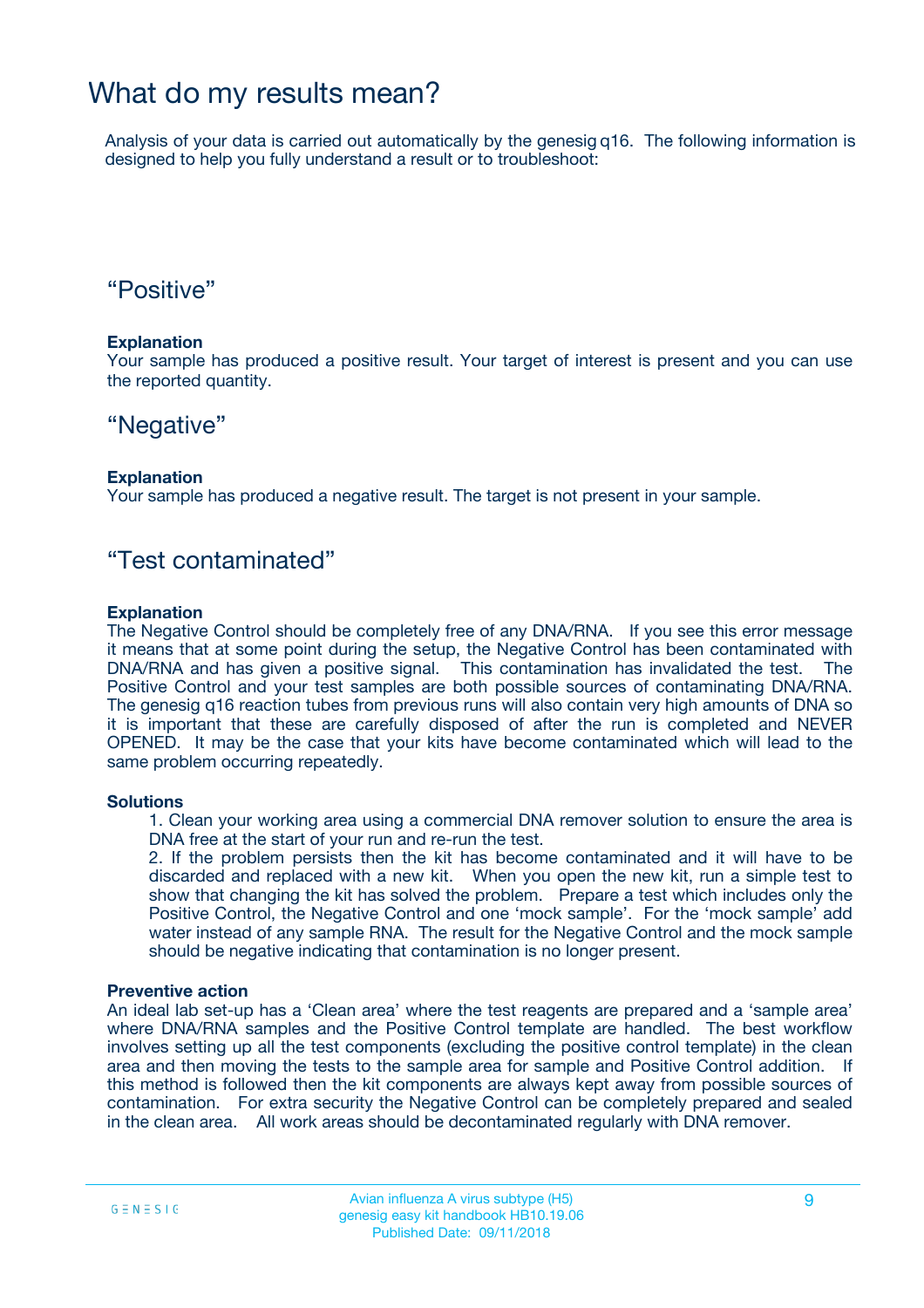### "Sample preparation failed"

#### **Explanation**

The test has failed because the quality of the sample was not high enough. The Internal Extraction Control component identifies whether the sample has been prepared correctly and is of suitable quality. This error message means that this quality control test has failed and the sample quality is not high enough for analysis.

#### **Solutions**

1. Check the sample preparation protocol for any user errors then repeat.

2. Poor quality samples can result from overloading the sample preparation protocol with too much starting material. Try reducing the amount of starting material then repeat.

3. Failing to add the Internal Extraction Control RNA to your sample during the sample preparation protocol can also lead to a reported result of "sample preparation failed". Ensure that this step has not been overlooked or forgotten. If your samples are derived from an archive store or from a process separate from your genesig Easy extraction kit; you must add 5µl of Internal Extraction Control RNA into each 0.5ml of your sample to make it suitable for use on the q16.

### "Positive result, poor quality sample"

#### **Explanation**

The test is positive so if you are only interested in obtaining a 'present or absent' answer for your sample then your result is reliable. However, the test contains an Internal Extraction Control component that identifies if the sample is of high quality. This quality control test has failed and the sample is not therefore of high enough quality to accurately calculate the exact copy number of RNA present. If you require quantitative information for your sample then proceed with the solutions below.

#### **Solutions**

1. For appropriate solutions, read the "Sample preparation failed" section of this handbook.

### "Test failed"

#### **Explanation**

The test has failed because the Positive Control has not worked. The Positive Control is present to show that all aspects of the test are working correctly together. When this control test fails, the test as a whole is invalidated. This finding indicates that a problem has occurred in the reaction set-up part of the experiment and has nothing to do with sample preparation.

#### **Solutions**

1. Check the entire workflow and test set-up to look for any user errors, then repeat the test e.g. have the right colour pipettes and solutions been used with the correct tubes?

2. Ensure the positive and negative controls are inserted into the correct wells of your q16.

3. A component of the test may have 'gone off' due to handing errors, incorrect storage or exceeding the shelf life. When you open a new kit, run a simple test to show that changing the kit has solved the problem. Prepare a test which includes only the Positive Control, the Negative Control and one 'mock sample'. For the 'mock sample' add internal control template instead of any sample RNA. If the Positive Control works, the mock sample will now be called as a negative result.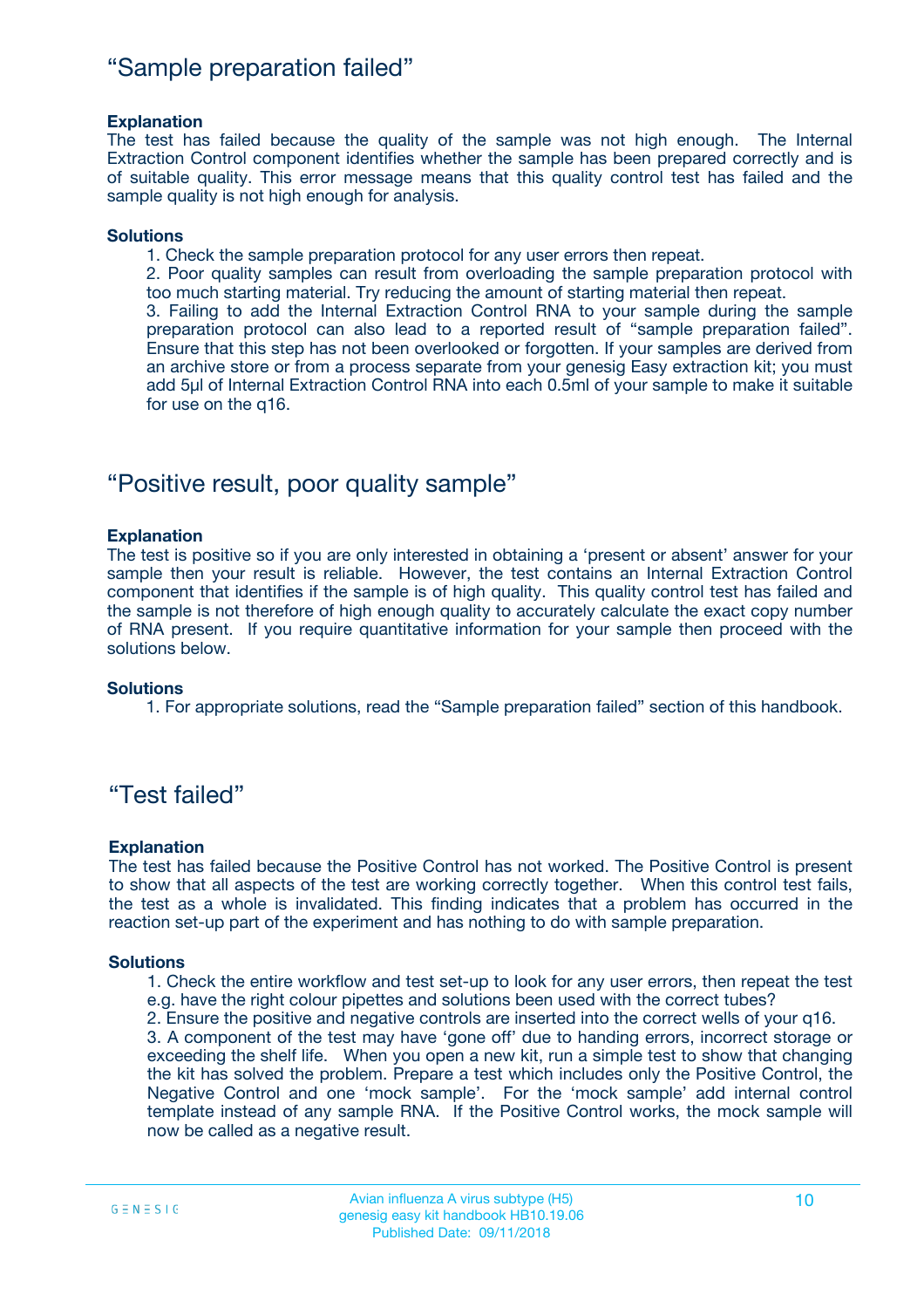### "Test failed and is contaminated"

#### **Explanation**

The Positive Control is indicating test failure, and the Negative Control is indicating test contamination. Please read the "Test Failed" and "Test contamination" sections of this technical support handbook for a further explanation.

#### **Solution**

1. For appropriate solutions, read both the "Test failed" and "Test contaminated" sections of this handbook.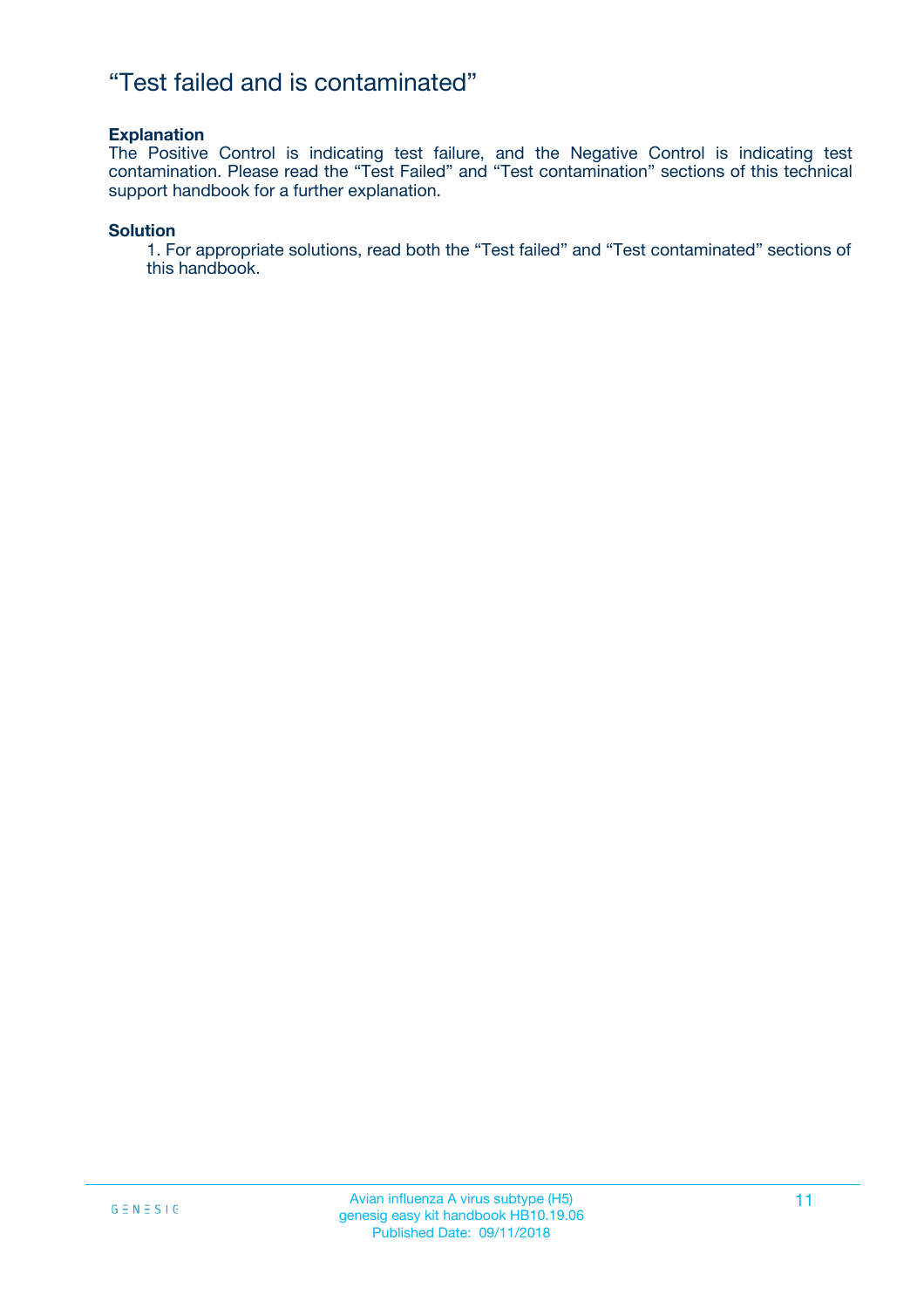## Avian influenza A virus subtype (H5)

Influenza, commonly known as the flu, is an infectious disease of birds and mammals caused by an RNA virus of the family Orthomyxoviridae (the influenza viruses). In people, common symptoms of influenza are fever, sore throat, muscle pains, severe headache, coughing, and weakness and fatigue. In more serious cases, influenza causes pneumonia, which can be fatal, particularly in young children and the elderly. Although the common cold is sometimes confused with influenza, it is a much less severe disease and caused by a different virus. Similarly, gastroenteritis is sometimes called "stomach flu" or "24-hour flu", but is unrelated to influenza.

Typically, influenza is transmitted from infected mammals through the air by coughs or sneezes creating aerosols containing the virus, and from infected birds through their droppings.

Influenza can also be transmitted by saliva, nasal secretions, feces and blood. Infections either occur through direct contact with these bodily fluids, or by contact with contaminated surfaces. Flu viruses can remain infectious for over 30 days at 0°C (32°F) and about one week at human body temperature, although they are rapidly inactivated by disinfectants and detergents.

Flu spreads around the world in seasonal epidemics, killing millions of people in pandemic years and hundreds of thousands in non-pandemic years. Three influenza pandemics occurred in the 20th century—each following a major genetic change in the virus—and killed tens of millions of people. Often, these pandemics result from the spread of a flu virus between animal species.

Influenza virus A includes only one species: Influenza A virus which causes influenza in birds and some mammals. Strains of all subtypes of influenza A virus have been isolated from wild birds, although disease is uncommon. Some isolates of influenza A virus cause severe disease both in domestic poultry and, rarely, in humans. Occasionally viruses are transmitted from wild aquatic birds to domestic poultry and this may cause an outbreak or give rise to human influenza pandemics.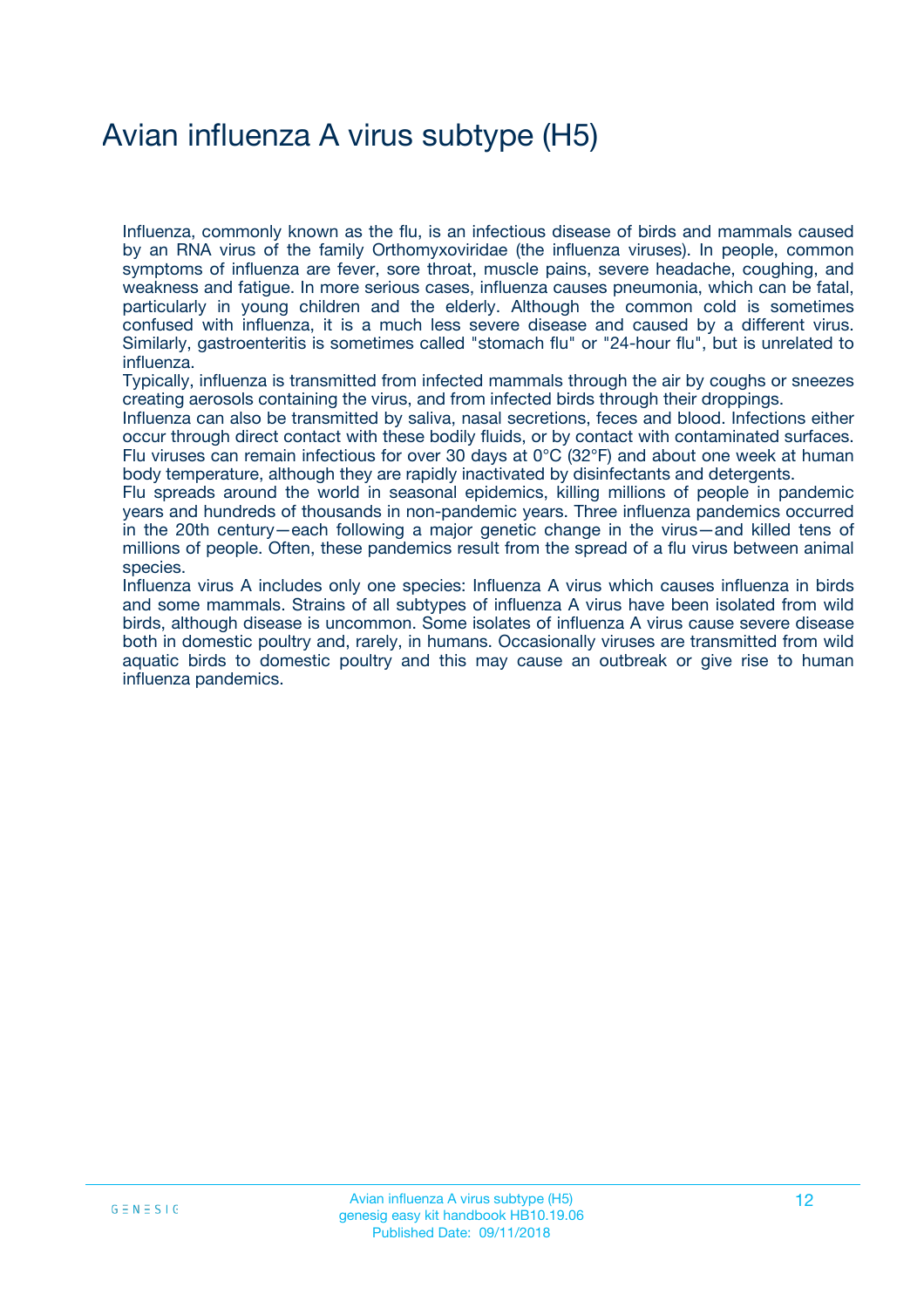## **Specificity**

The Primerdesign genesig Kit for Avian influenza A virus subtype (H5) (H5) genomes is designed for the in vitro quantification of H5 genomes. The kit is designed to have a broad detection profile. Specifically, the primers represent 100% homology with over 95% of the NCBI database reference sequences available at the time of design.

The dynamics of genetic variation means that new sequence information may become available after the initial design. Primerdesign periodically reviews the detection profiles of our kits and when required releases new versions.

The primers have very high homology with all reference sequences submitted since 2000 and therefore have the broadest detection profile. These primers will also detect most historical sequences for this subtype including H5N8, H5N2 and H5N9. However, due to the inherent instability of RNA viral genomes, novel emerging sequences may not be detected. Please contact us if you would like us to check the homology of our primers to specific strains you are working with.

If you require further information, or have a specific question about the detection profile of this kit then please send an e.mail to enquiry@primerdesign.co.uk and our bioinformatics team will answer your question.